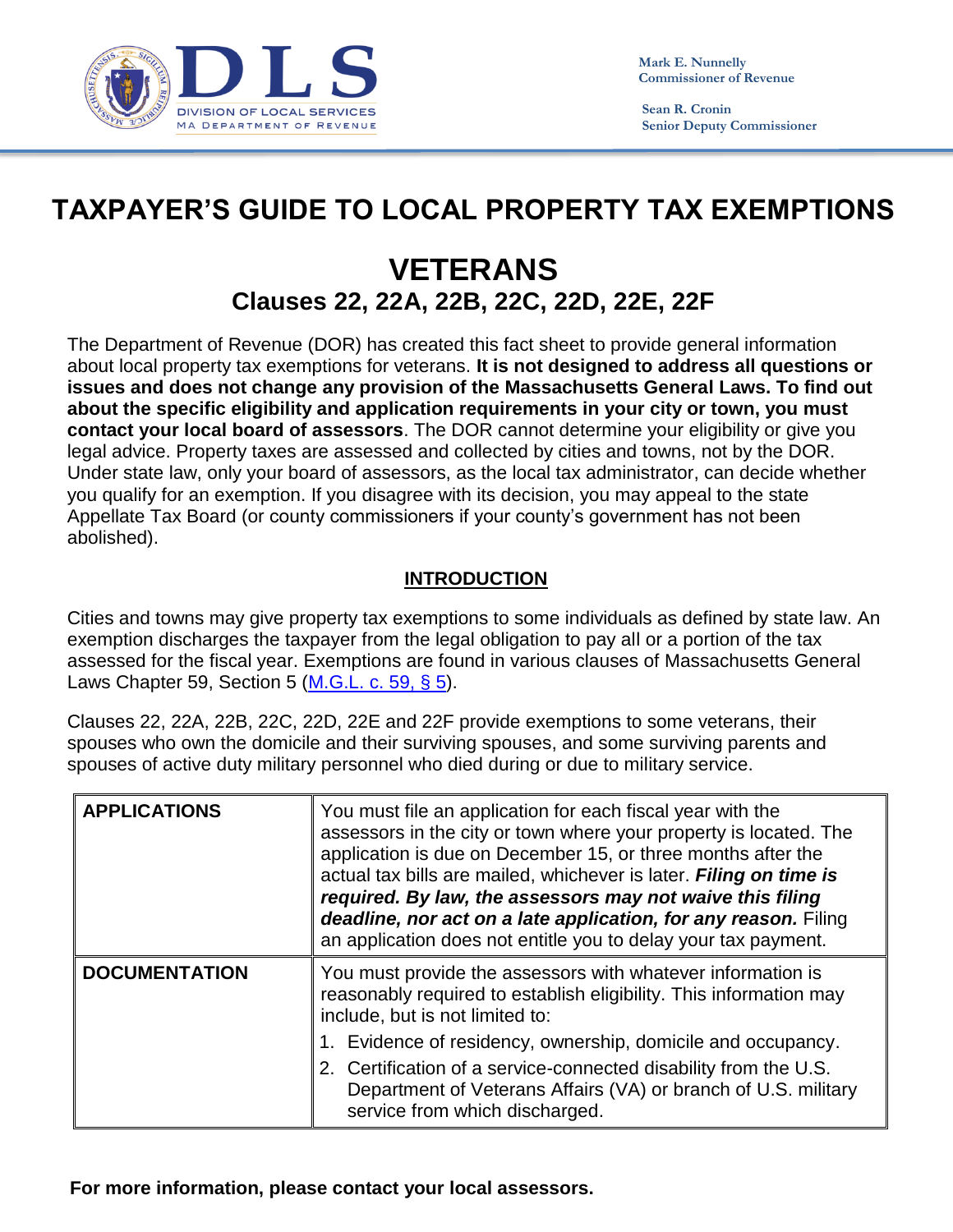| <b>NUMBER OF</b><br><b>EXEMPTIONS</b>     | With limited exceptions, you may only receive one exemption<br>under M.G.L. c. 59, § 5 for each fiscal year. If you qualify for more<br>than one, you will receive the one that provides the greatest<br>benefit. You may receive an exemption and if qualified, defer all<br>or a part of the balance of the reduced tax.                                                                                                                                                                                        |
|-------------------------------------------|-------------------------------------------------------------------------------------------------------------------------------------------------------------------------------------------------------------------------------------------------------------------------------------------------------------------------------------------------------------------------------------------------------------------------------------------------------------------------------------------------------------------|
| <b>VETERAN</b>                            | Veterans are individuals who served on active duty in the Armed<br>Forces of the United States for certain time periods during peace<br>or wartime eras and were discharged from military service. Their<br>last discharge or release must have been under other than<br>dishonorable conditions.                                                                                                                                                                                                                 |
| <b>ELIGIBILITY</b><br><b>REQUIREMENTS</b> | You must satisfy tests relating to residency, domicile, ownership<br>and service-connected disability or awards. You must meet all<br>eligibility requirements as of July 1 of the tax year. (The fiscal<br>year of cities and towns begins July 1 and ends the following<br>June 30.) If you do not meet all requirements as of July 1, you<br>cannot receive all or any portion of the exemption for that tax<br>year.                                                                                          |
| <b>RESIDENCY</b>                          | Veterans must have (1) been domiciled in Massachusetts for at<br>least 6 consecutive months before entering military service, or (2)<br>lived in Massachusetts for at least 5 consecutive years before the<br>tax year begins (or at least 1 consecutive year before the tax year<br>begins, if the legislative body of your city or town has voted,<br>subject to local charter, to accept this local option).                                                                                                   |
| <b>DOMICILE</b>                           | You must occupy the property as your domicile. If you are a<br>spouse of a veteran, you and the veteran must occupy the<br>property as your domicile. Your domicile is where your principal<br>and legal home is located, your family, social, civic and economic<br>life is centered and you plan to return whenever you are away.<br>You may have more than one residence, but only one domicile.                                                                                                               |
| <b>OWNERSHIP</b>                          | You must own the property.<br>1. Your ownership interest must be worth at least an amount<br>ranging from \$2,000 to \$10,000, depending on the exemption.<br>You may own this interest solely, as a joint owner or as a<br>tenant in common.<br>2. If you hold a life estate in the domicile, you are the owner.<br>3. If your domicile is held in a trust, you are the owner only if:<br>a. You are a trustee or co-trustee of that trust, and<br>b. You have a sufficient beneficial interest in the domicile. |
| <b>EXEMPTION CREDIT</b>                   | If the assessors decide you are eligible and grant an exemption,<br>the amount granted is credited toward and reduces the tax<br>assessed on your domicile for that fiscal year. You will only<br>receive a refund if the entire tax for the year has already been<br>paid at the time the exemption is granted.                                                                                                                                                                                                  |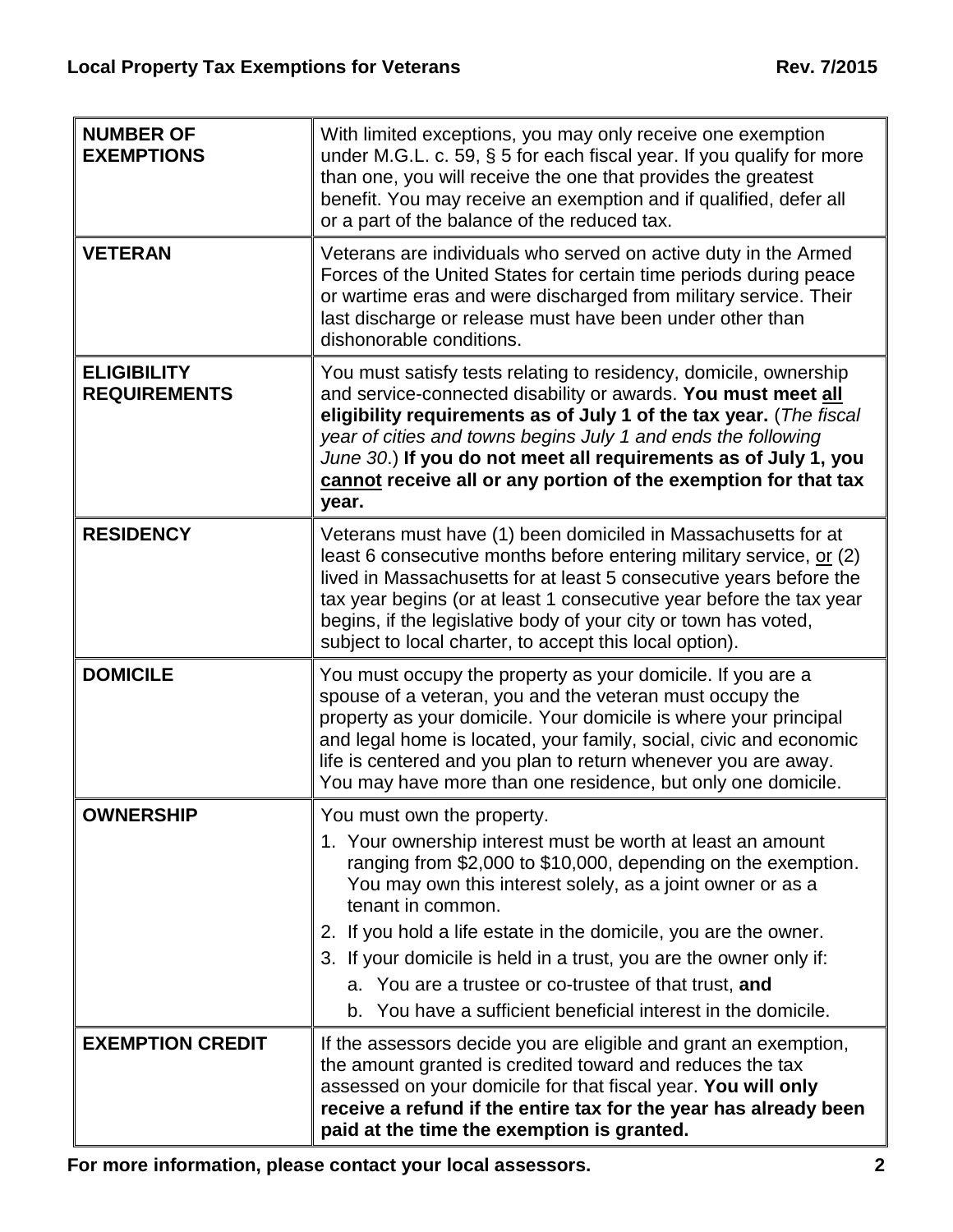| <b>SALE OF DOMICILE</b> | If you are selling your domicile, you should make your attorney<br>aware that you receive a property tax exemption that reduces the<br>tax owed for the fiscal year. The sale is a private financial<br>transaction and as a party, you are responsible for seeing that<br>the exemption is properly credited at the closing, through<br>escrow or other arrangements, when the parties make<br>adjustments for local property taxes or charges. Your city or<br>town is not responsible for seeing that you and the buyer allocate<br>the property taxes so you get the benefit of the exemption. |
|-------------------------|----------------------------------------------------------------------------------------------------------------------------------------------------------------------------------------------------------------------------------------------------------------------------------------------------------------------------------------------------------------------------------------------------------------------------------------------------------------------------------------------------------------------------------------------------------------------------------------------------|
|-------------------------|----------------------------------------------------------------------------------------------------------------------------------------------------------------------------------------------------------------------------------------------------------------------------------------------------------------------------------------------------------------------------------------------------------------------------------------------------------------------------------------------------------------------------------------------------------------------------------------------------|

| WHO IS ELIGIBLE AND EXEMPTION AMOUNTS |                                                                                                                                                                                                                                                                                                                                                                                                                                                                                                                                                                                |
|---------------------------------------|--------------------------------------------------------------------------------------------------------------------------------------------------------------------------------------------------------------------------------------------------------------------------------------------------------------------------------------------------------------------------------------------------------------------------------------------------------------------------------------------------------------------------------------------------------------------------------|
| <b>Clause 22 - \$400</b>              | 1. Veterans with a service-connected disability of 10% or more.<br>2. Veterans awarded the Purple Heart.<br>3. Surviving parents of military personnel who died in military<br>service (Gold Star Parents).<br>4. Spouses (where the domicile is owned by the veteran's<br>spouse), and surviving spouses (who have never remarried),<br>of veterans entitled to exemption under Clause 22.<br>5. Surviving spouses (who have never remarried) of World War I<br>veterans so long as their assets (whole worth), less any<br>mortgage on the property, do not exceed \$20,000. |
| <b>Clause 22A - \$750</b>             | 1. Veterans who (1) suffered in the line of duty the loss or<br>permanent loss of use of one foot or one hand or one eye, or<br>(2) received the Congressional Medal of Honor, Distinguished<br>Service Cross, Navy Cross or Air Force Cross.<br>2. Spouses (where veteran's spouse owns the domicile) or<br>surviving spouses of veterans entitled to exemption under<br>Clause 22A.                                                                                                                                                                                          |
| <b>Clause 22B - \$1,250</b>           | 1. Veterans who suffered in the line of duty the loss or<br>permanent loss of use of both feet, both hands or both eyes.<br>2. Spouses (where veteran's spouse owns the domicile) or<br>surviving spouses of veterans entitled to exemption under<br>Clause 22B.                                                                                                                                                                                                                                                                                                               |
| <b>Clause 22C - \$1,500</b>           | 1. Veterans who suffered total disability in the line of duty and<br>received assistance in acquiring "specially adapted housing"<br>which they own and occupy as their domicile.<br>2. Spouses (where veteran's spouse owns the domicile) or<br>surviving spouses of veterans entitled to exemption under<br>Clause 22C.                                                                                                                                                                                                                                                      |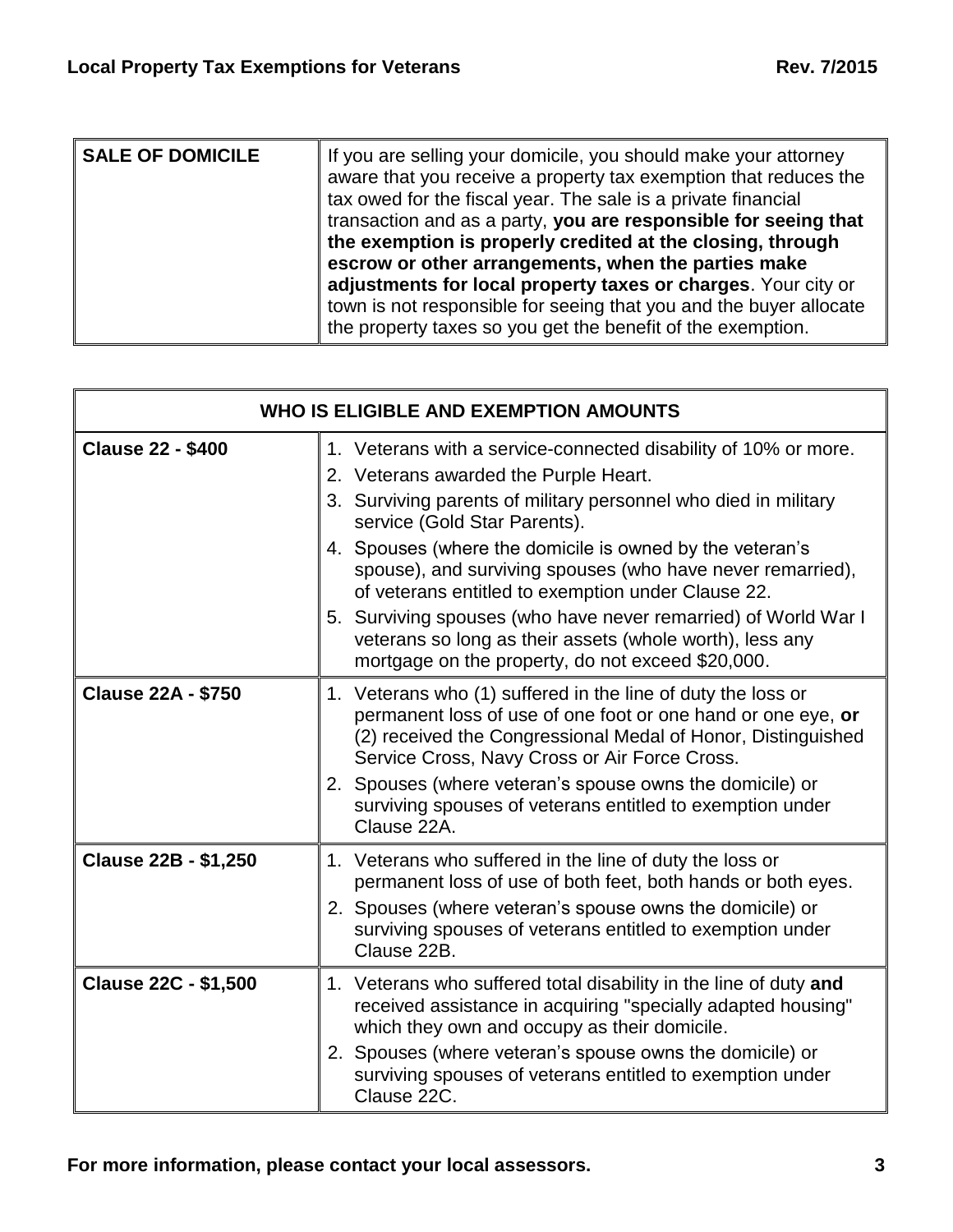| Clause 22D - Full           | Surviving spouses (who have never remarried) of military<br>personnel (including members of the National Guard on active<br>duty) who, on or after September 11, 2001, (1) were killed, or<br>went missing in action and are presumed to have been killed, in<br>a combat zone, or (2) died as a proximate result of injuries<br>sustained or diseases contracted in a combat zone.                                                                                           |
|-----------------------------|-------------------------------------------------------------------------------------------------------------------------------------------------------------------------------------------------------------------------------------------------------------------------------------------------------------------------------------------------------------------------------------------------------------------------------------------------------------------------------|
|                             | A surviving spouse must have lived in Massachusetts for at least<br>5 consecutive years before the tax year begins (or lived in<br>Massachusetts for at least 1 consecutive year before the tax<br>year begins, if the legislative body of your city or town has voted<br>to accept this local option). If not, the deceased member of the<br>military or guard had to have been domiciled in Massachusetts<br>for at least 6 consecutive months before entering the service. |
| <b>Clause 22E - \$1,000</b> | 1. Veterans who have a service connected disability of 100%.<br>2. Spouses (where veteran's spouse owns the domicile) or<br>surviving spouses of veterans entitled to exemption under<br>Clause 22E.                                                                                                                                                                                                                                                                          |
| Clause 22F - Full           | 1. Veterans who are paraplegics.<br>2. Spouses (where veteran's spouse owns the domicile) or<br>surviving spouses of veterans entitled to exemption under<br>Clause 22F.                                                                                                                                                                                                                                                                                                      |
|                             | Clause 22A, 22B, 22C, 22E and 22F exemptions are prorated for a domicile greater than a<br>single-family house. The exemption is the same percentage of the tax as the part of the house<br>a unicol les these categories of the concentration of the concentration of the concentration of the second leg                                                                                                                                                                    |

occupied by the veteran, or if deceased, the surviving spouse, for example, 50% if one unit of a two-family house is occupied by the veteran or surviving spouse.

| <b>APPEALS</b>             |                                                                                                                                                                                                                                                                                                                                                                                                                                                                                      |
|----------------------------|--------------------------------------------------------------------------------------------------------------------------------------------------------------------------------------------------------------------------------------------------------------------------------------------------------------------------------------------------------------------------------------------------------------------------------------------------------------------------------------|
| <b>Appellate Tax Board</b> | The Appellate Tax Board (ATB) is an independent, quasi-judicial<br>state board that hears taxpayer appeals from local assessors'<br>decisions on property tax abatements and exemptions. If county<br>government has not been abolished, appeals may be made to<br>the county commissioners instead, but assessors may and<br>usually do transfer those appeals to the ATB. ATB decisions may<br>be appealed to the Appeals Court and, ultimately, to the<br>Supreme Judicial Court. |
|                            | You can obtain the ATB's guide to the property tax appeal<br>process from its website (www.mass.gov/atb) or by calling 617-<br>727-3100.                                                                                                                                                                                                                                                                                                                                             |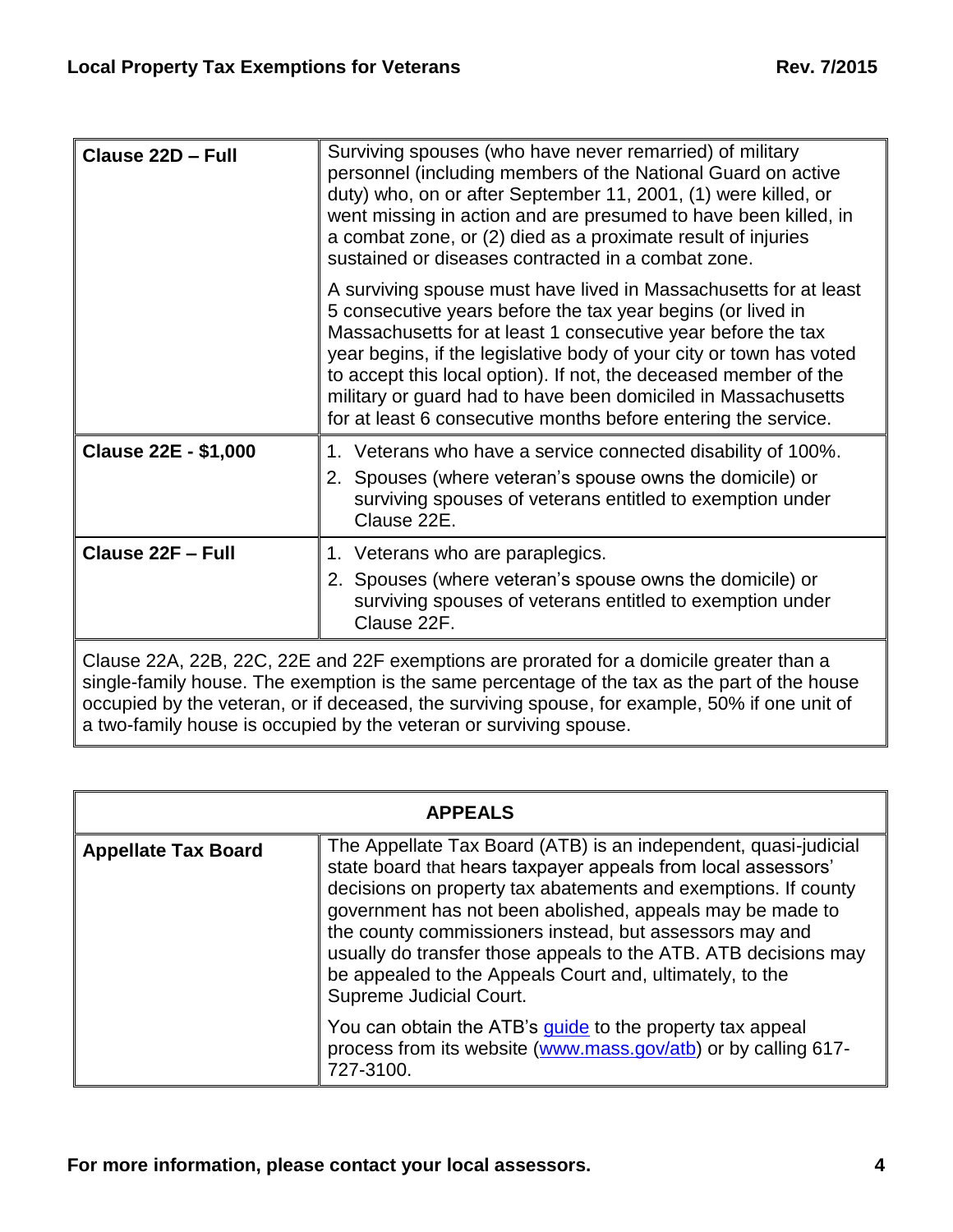| <b>Appeal of Action of</b><br><b>Assessors</b> | You have three months from the date of the assessors'<br>decision on your exemption application to appeal to the ATB.<br>This includes decisions to deny any exemption or to grant<br>an exemption that provides a lesser benefit. If the<br>application was deemed denied, your appeal must be filed<br>within three months of the deemed denied date. As a general<br>rule, if the real estate tax on your domicile is over \$3,000, you<br>must also have paid each actual tax installment on time for the<br>ATB to hear your appeal. |
|------------------------------------------------|-------------------------------------------------------------------------------------------------------------------------------------------------------------------------------------------------------------------------------------------------------------------------------------------------------------------------------------------------------------------------------------------------------------------------------------------------------------------------------------------------------------------------------------------|
|                                                | The assessors may grant the exemption or higher exemption in<br>final settlement of your application during the three month period<br>for filing an appeal. In that case, you do not have to have filed an<br>appeal with the ATB. However, if a settlement is not reached and<br>an exemption not granted during that period, you must have filed<br>your appeal by the deadline. If not, the ATB cannot hear the<br>appeal.                                                                                                             |

| <b>ASSESSMENT AND EXEMPTION CALENDAR</b>                                                                 |                                                                                     |
|----------------------------------------------------------------------------------------------------------|-------------------------------------------------------------------------------------|
| January 1                                                                                                | Property Tax Assessment Date for Next Fiscal Year                                   |
| July 1                                                                                                   | <b>Fiscal Year Begins</b><br>Real Estate Exemption Eligibility Date for Fiscal Year |
| <b>October - December</b>                                                                                | Actual Tax Bills Mailed for Fiscal Year                                             |
| <b>November 1 (Semi-</b><br>annual Payment<br><b>Communities</b> )                                       | 1 <sup>st</sup> Actual Tax Installment Payment Due <sup>1</sup>                     |
| <b>February 1 (Quarterly</b><br><b>Payment Communities)</b>                                              |                                                                                     |
| December 15, or 3<br><b>Calendar Months from</b><br><b>Mailing of Actual Tax</b><br><b>Bill if later</b> | Personal Exemption Applications to Assessors Due <sup>2</sup>                       |

 $1$  Contact your assessors. The due date depends on the payment system used in your community and the date actual tax bills were mailed for fiscal year.

 $\overline{a}$ 

 $2$  Some assessors may accept applications before actual tax bills are mailed. If not, or your application is not approved, you must apply by this deadline to claim the exemption.